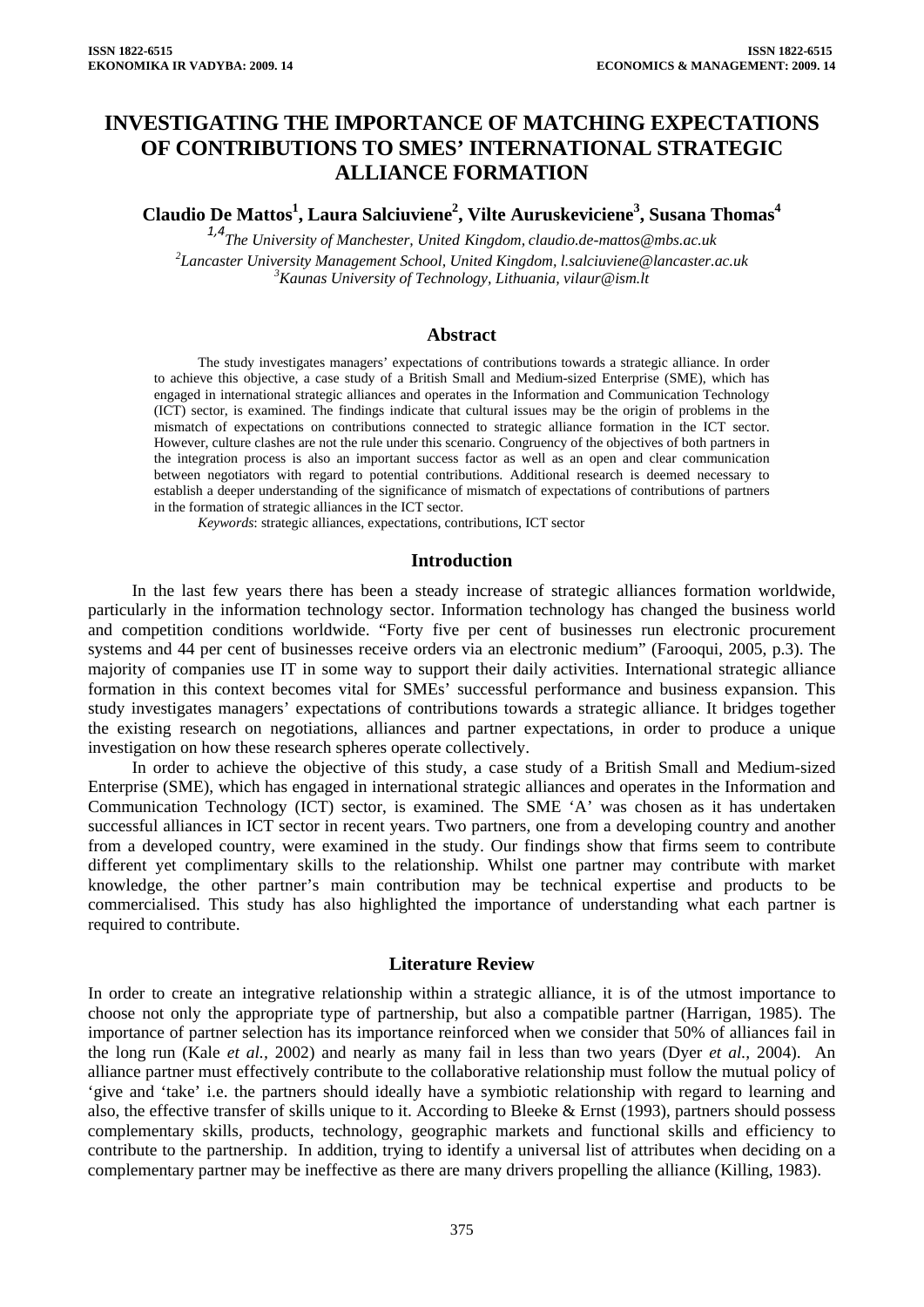Geringer (1991) made a significant contribution to the literature on partner selection of international strategic alliances by inferring that it is based on partner and task-related dimensions. The partner related dimension identifies the variables that are intangible, i.e. trust, relationships and national or corporate culture. On the other hand, the task-related dimension highlights that relationship traits are less important in determining effectiveness of cooperative strategies than industry behaviour. Task related examples include patents, technological know-how, financial resources, experienced employees etc (Wang & Kess, 2006).

Furthermore, understanding both yourself and your partner may increase credibility. Triandis (1982: 147) suggests that understanding 'self-concept' will further enhance credibility, where self-concept is made up of the following three dimensions:

S*elf-esteem*: the extent an individual thinks of themselves as good or bad;

*Perceived potency:* the extent an individual believes themselves to be powerful and capable of completing any task;

*Perceived activity:* the individual will actively carry out a task, they are a 'go-getter' who wants to shape the world. Moreover, Triandis (1982) suggests that individuals with high self-esteem, potency and perceived activity will attempt more difficult tasks, are often overconfident, may fail in completion of these tasks but they show initiative. On the contrary, individuals with low self-esteem are often more passive and will need to wait for direction from others.

Parkhe (1998) believes that trust plays an integral role in partner selection. He puts forth that trust is based upon and involves three common elements:

*Uncertainty*: the greater the uncertainty of a future project, the greater the trust required;

*Vulnerability:* the greater the potential loss of a project, the greater the trust required);

*Control*: the less control exercised over other partners the greater the trust. Additionally, Barney & Hansen (1994) suggest there are three different types of trust: weak, semi-strong and strong forms. Weak forms of trust arise from limited opportunities for opportunism, and takes place in specific types of low cost exchanges and where transaction-specific investments are not required. Semi-strong forms of trust arise from vulnerabilities, and where partners have mutual confidence that their vulnerabilities will not be exploited as it would be irrational for the other side to behave in such a manner. Finally, strong forms of trust are considered as "hardcore trust worthiness" Barney & Hansen (1994, p 179). Here trust emerges due to vulnerabilities and taking advantage of these would violate values and principles. Thus, "trust is only required when vulnerability exceeds gain" (Parkhe, 1998, p 225). Once a partnership has been formed and trust has been established, partners within the joint venture must be able to communicate their goals and expectations to one another (Devlin and Bleackley, 1988) and have a shared commitment to performance goals (Shaughnessey, 1995). This will accelerate the maximisation of a win-win potential of an alliance and is a major contributor for the success rate of collaborations (Newing, 2006). Varying degrees of expectations can lead to one or both members of the alliance to become disappointed and cut short the relationship.

However, regardless of which partner has been chosen for an alliance an issue that can play a role in bridging cultural gaps is that of biculturalism. According to Benet-Matinez *et al.* (2006) bicultural people (those who are either integrated/disassociated in two or more cultures) are better equipped with dealing with complex cultural situations than monoculturals, due to their complex cultural switching. Therefore, selecting a bicultural negotiator can significantly diminish cultural conflicts that may arise, and support the trust building up process (Teegen & Doh, 2002).

Hales and Tamangani (1996) define managerial roles (i.e. an individual's behaviour in relation to their job role) as what managers are expected to do as defined by their employment position within a firm. These expectations can change over time, are rarely fixed (Graen, 1976) and can create conflict and ambiguity (Dougherty & Pritchard, 1985). Strategic alliances are often characterised by this problem, as there may be confusion over what each partner is, or is not, expected to do i.e. what practical or technical know-how they are both to bring to the alliance (Buckley & Casson, 1996). Previous research has pinpointed organisational structure and national culture as the main reason why expectations differ (Stewart *et al.,* 1994). Manager's within a strategic alliance, especially SMEs, will also face the problem of 'double identities' – where one manager may have two or more jobs roles, one (or more) in their own firm and one (or more) in the strategic alliance (Wang, 1992). This too can create ambiguity and "self-centred assumptions and expectations may result in mismatched perceptions of managerial roles to be shared by the partners resulting in incompatible, misfit managerial behaviour" Cui *et al.* (2002, p 344).

As stated previously, firms ally with other firms in order to enter new markets, to create new products or to get access to cheaper resources and this often results in cooperating with potential competitors by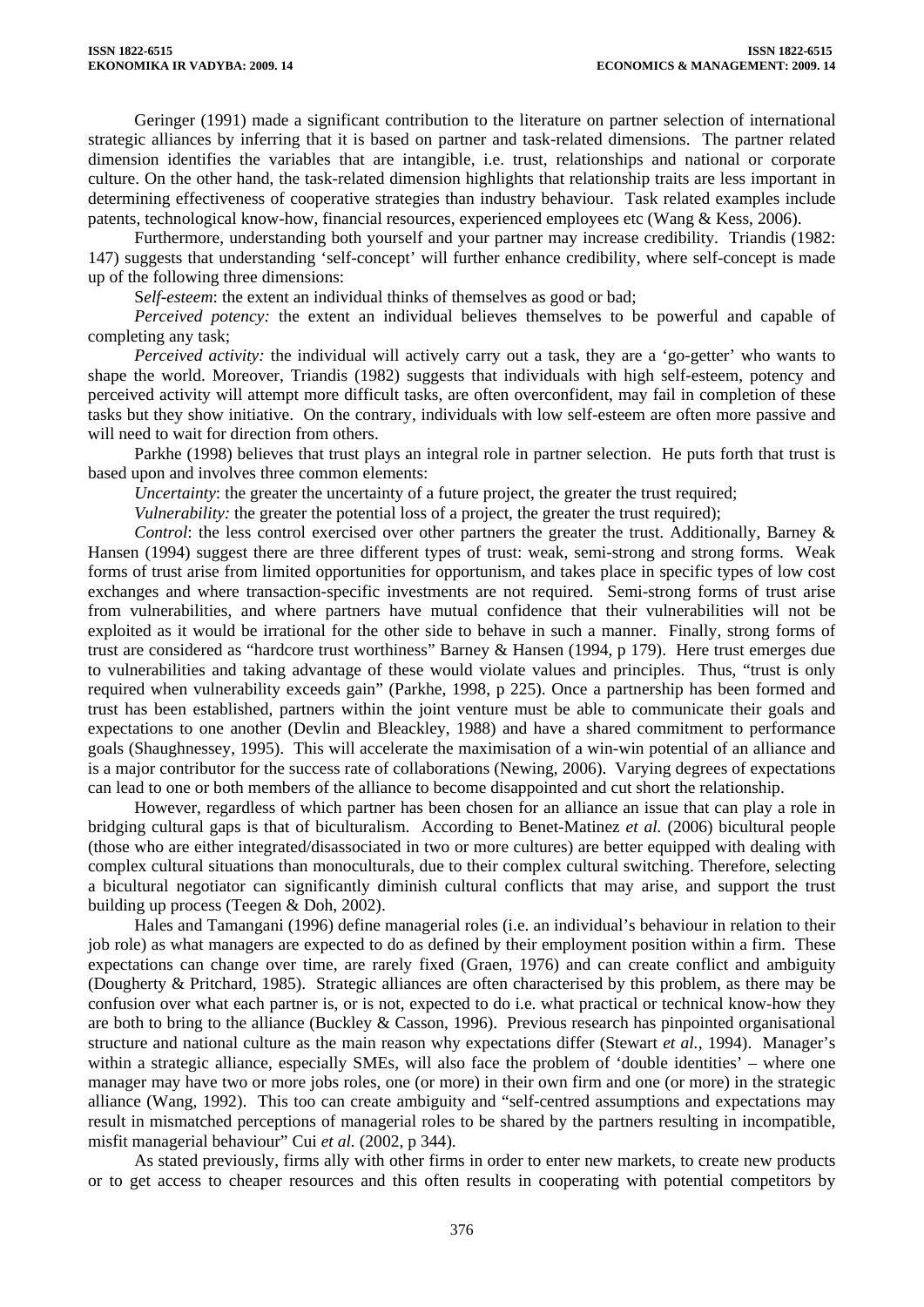exchanging skills, knowledge and resources. However, the partners' contribution in joint ventures may be unequal which can create an imbalance in bargaining power. Partner contributions can be broken down into two categories: scope and extent (Lin *et al.,* 1997). In terms of scope, Contractor & Lorange (1988) differentiates between joint ventures where partners' contributions are either complimentary and those that are based on unique qualities which each partner brings to the alliance. Generally, alliances that are based upon complimentary partner contributions are more successful (Dymsza, 1988) and perform better (Killing, 1982; Awadzi, 1987; Beamish, 1987). On the other hand, the extent to which partners contribute to a venture can be considered as 'equal' or 'unequal' (Lin *et al.,* 1997).

Awadzi (1987) analysed the links between the selection of partners and relative bargaining power of forty manufacturing international joint ventures (IJV) in the USA. He found four different selection criteria, which had a positive effect on the IJV performance, namely: complementary resources provided by the partners, past business association between partners, links between businesses and links between foreign partners' and IJVs' businesses. However, this study was limited as Awadzi (1987) did not identify the differences in priority among different resource contributions or variables which might affect these priorities. Also, he did not explicitly state what contributions would be acceptable as complementary resources. This study stressed that general knowledge and speed of entry are the most important contributions from the local partner, whilst technology and complimentary products where the most important contributions from the foreign partner. These findings are in line with those presented in the 1970's by Stopford & Wells (1972).

Additionally, Lin *et al.* (1997) analysed the motivations, control and contributions of alliances formed in Taiwan. They conclude that the motivations of the parents of the IJV will directly affect their degree of control over the IJV, for example, if the contributions of the host and foreign parents are complimentary, they will control different managerial activities. On the other hand, they found that regardless of the contributions, it did not affect the control over the IJV.

Other studies (Gomes-Casseres, 1990; Blodgett, 1991) have found that possession of technology may strengthen a MNCs position over a partner that contributes local knowledge (Blodgett, 1991), whilst host government favoured technology over marketing (Gomes-Casseres, 1990; Raveed & Renforth, 1983).

- **Proposition 1:** Partners whose contributions are complimentary will perform better than partners with similar contributions.
- **Proposition 2:** Partners who believe they have unequal contributions will be unsatisfied with the alliance.

# **Method**

Among qualitative approaches, a case study methodology through semi-structured interviews was chosen to address this objective, using a company ('A') and its partners operating in the ICT sector as case subjects in the study.

A qualitative approach was followed, due to its appropriateness in unveiling complex phenomena. Qualitative research is flexible and adaptable to change (Saunders *et al.,* 2003) and it helps in establishing causal relationships between variables. A positivistic approach could at times mask the true nature of the phenomenon under observation (Miles & Huberman, 1984). "The main reason for the potential superiority of qualitative approaches for obtaining information is that the flexible and responsive interaction which is possible between the interviewer and respondent(s) allows meanings to be probed, topics to be covered from a variety of angles and questions made clear to respondents" (Healey & Rawlinson, 1994, p.132).

*Choice of case study and number of alliances -* The SME 'A' was chosen as it has undertaken successful alliances in ICT sector in recent years. The challenges that SMEs face during the process of strategic alliance formation, the eventual synergy that could be accomplished, as well as the integration problems, have received very little attention in academic circles. Particularly regarding the integration process, the empirical literature is limited and fragmented.

# **Findings and Discussion**

The analysis was carried out regarding participant's contributions both of firm A and its two partners. These results provide some interesting insights into each partner and their perspectives. Clearly Firm A believes that their contribution lies in complimentary products rather than their technology, criteria that their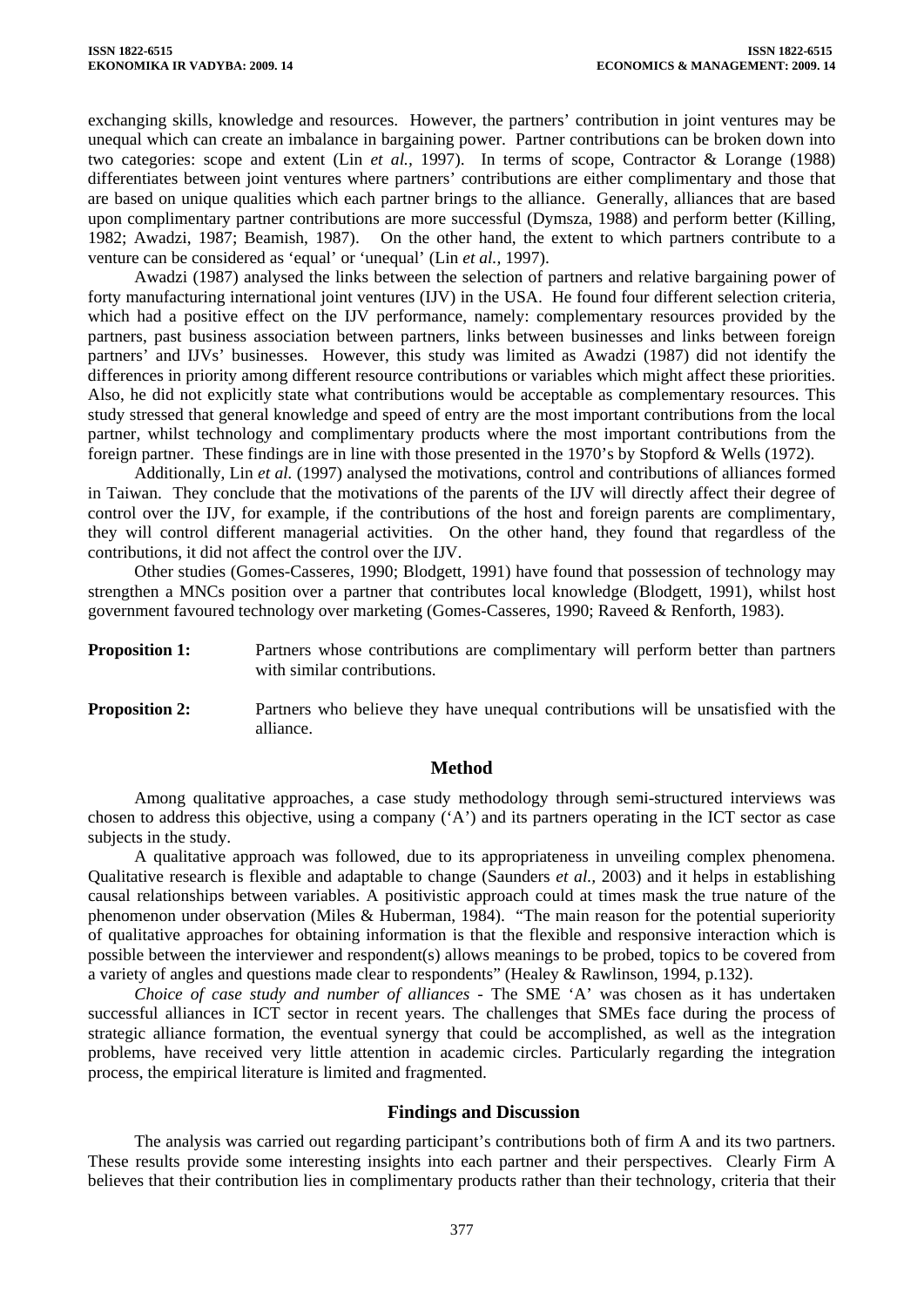cohorts may seek in a potential partner. Firm A believes that the marketing manager is the major contribution that their partners bring to the alliance, as it is their products that the partners are selling. On the contrary, the partners believe that they contribute important personalities, closely followed by political advantages and the marketing manager, whereas they believe that Firm A contributes the local market alliance product closely followed by product expertise. It is remarkable that the Firm A believes they do not provide the technology and just the complimentary product; however, this makes sense when they are providing complimentary internet based products to compliment the Partners media sector links.

Further tests were carried out and the results suggest that the following five are the most important contributions of the local partner:

- 1. Local Knowledge
- 2. Product Technology
- 3. Product Expertise
- 4. Faster Entry
- 5. Local Market Alliance Product

This table also highlights that the least important contribution is that of export, followed closely by local financing and low cost labour. These contributions may have ranked low due to their unnecessary need in partnerships and ICT community. For example, the premise of an ICT partnership enables two companies to come together to provide a new, and often virtual service; these partnerships may not last very long, nor will they need financing for physical assets such as raw materials and factories etc. The same can be applied to export. Again, ICT firms can send their products via the Internet or other file sharing services thus export is not important. Finally, low cost labour has been ranked as unimportant as this often implies remedial, physical work, which does not require skilled labour. On the contrary, the ICT sector can be highly technical and requires a degree of IT literacy and training. However, this is becoming less of an issue with major "developing" countries such as India becoming more and more advanced in the IT sector (Hill, 2006).

Other results have provided an insight into the relationships between firms and partners contributions. There are some connections between some of the firm's contributions and the partner's contributions. The evidence from the results highlights that there is a strong relationship between political advantages, product technology and complimentary products. This is followed by the relationship between political advantages and faster entry, product expertise, local knowledge and an understanding of legal regulations.

Further analysis was undertaken to verify whether there was a relationship between the contributions and the performance measures. This analysis has been split up by the two types of contributions by Firm A and by their partners. In addition there are some results that suggest a link between the contributions and the performance of Firm A. Firstly, there seems to be a strong relationship between the political advantages, faster entry and understanding of government and legal regulations. There is also a significant relationship between local market existing products and political advantages, faster entry, understanding of government and legal regulations, and local market alliance products, as well as significant relationships with product expertise, local knowledge and product technology and expertise. In addition, there seems to be a strong relationship between profitability and overall satisfaction, and profitability and growth.

The results also indicate a link between the contributions and the performance factors from the perspective of Firm A's partners. These findings highlight some strong correlations between some of the contributions and the performance measures, in particular political advantages and profitability; reduction in political intervention and overall satisfaction; political advantages, overall satisfaction and growth; as well as between the contributions of political advantages and marketing director. There is also a very strong correlation between the performance factors of overall satisfaction and growth, and overall satisfaction and profitability.

The results from Firm A and their partners provide some interesting findings. Firstly, it is evident that both firms and partners exhibit the exchange of complimentary contributions. Firm A provides the technology whilst the various partner firms provide the local knowledge and political advantages. This complementary exchange is clearly having a positive effect on the overall satisfaction, as they all seem to be performing extremely well in the profitability and growth measures.

# **Conclusion**

The majority of companies use IT in some way to support their daily activities, and this technology removes the importance of physical barriers (Luo, 2005). There is a growing trend for firms to leverage their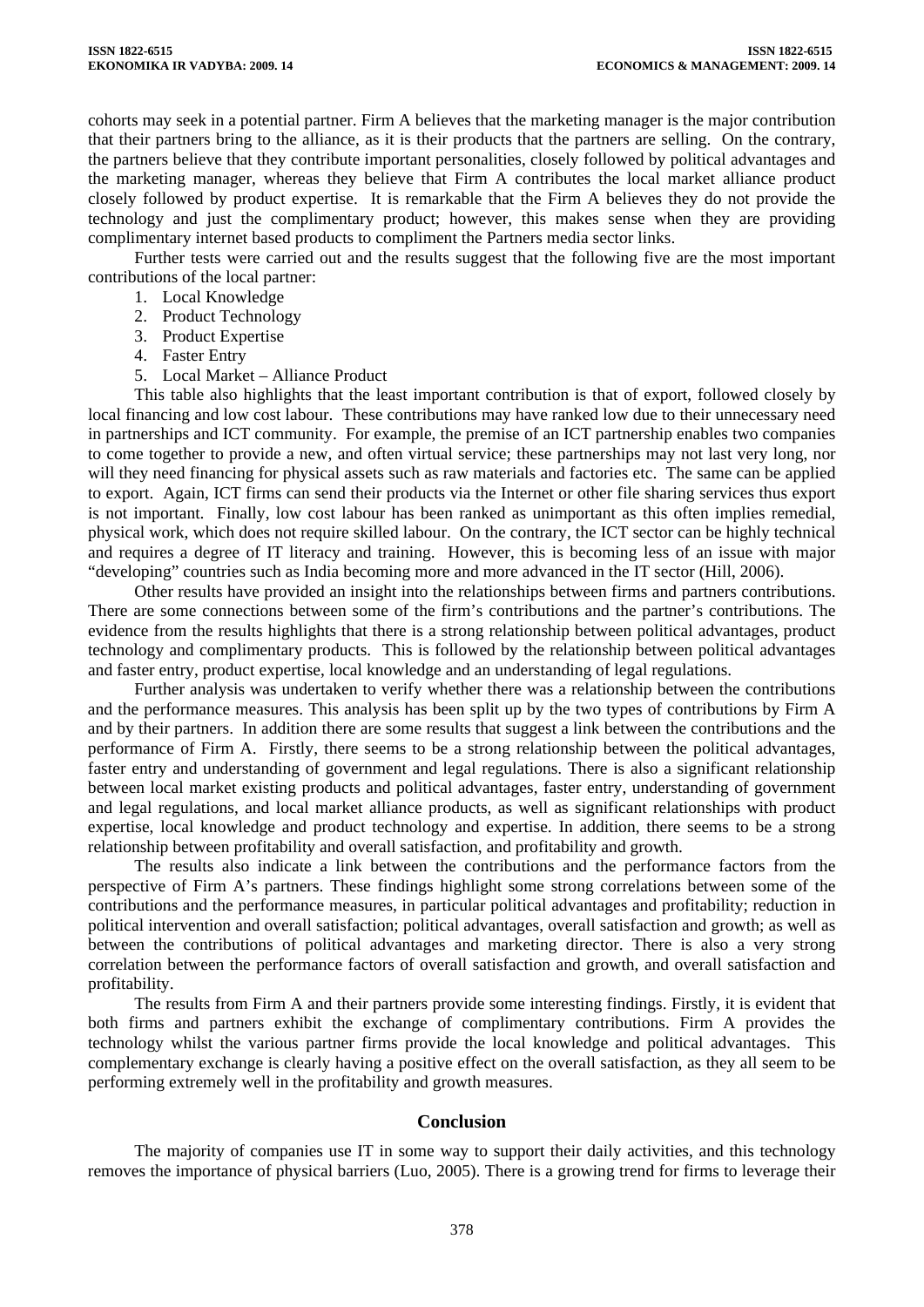competitive advantage through strategic alliances (Bartlett *et al.,* 2004; Narasimhan & Carter, 1998; James, 1985). This study, thus, bridges together the existing research on negotiations, alliances and partner expectations, in order to produce a unique investigation on how these research spheres operate collectively. This study addresses this research gap.

Our major findings indicate that complimentary skills are the main contribution of successful alliance partners. In order to build successful partnerships it is essential to have a clear picture of what are the contributions demanded from each partner. Our findings imply there is no direct link between the performance of the alliance and specific partner contributions, considering profitability and competition, the majority of the firms were overall satisfied with the alliance performance. Moreover, the majority of the partners SMEs do not make any contribution in terms of capital, local financing and export operations. Local knowledge and offers of product to be commercialised are ranked in the top five contributions with the product expertise being the most important one. Local financing has been ranked as the least important contribution of the local partner. The results confirm that the firms in the study are not seeking to formalise the alliance, but have the objective to enter new markets or improve their product lines.

In this study, the findings have highlighted a number of implications. First, partners should clearly communicate what their expectations are with regard to a specific alliance. Secondly, partners should be clear about their contributions to minimize potential conflicts. Third, an assessment of the cultural fit between the partners of strategic alliances should be carried out as part of the alliance formation process. The knowledge gained in a cultural assessment may assist in designing the integration plan (Bradley, 2003). Finally, setting realistic goals before entering into an alliance will provide a clear path for the partnership and potentially increase their satisfaction with the alliance outcome.

One topic for future research is to explore an issue of unfulfilled expectations in greater depth. Future work on this subject area will aid the negotiation literature as well as other business areas, as this could be a better explanation why conflicts in alliance formation occur. Another attractive topic for future research is an analysis focusing on the IT sector and its convergence/divergence trends with regard to strategic alliance formation. The ICT industry is immense in size and sector. There are many companies offering different ICT solutions, from e-commerce to hardware to software and networking to name but a few. As this sector grows in importance, it is essential to understand whether there is a divergence between these sub-sectors and, if that's the case, identify the reasons for it. This has implications for all firms, especially for those operating online, as the sector competitiveness is increasing due to consolidation.

#### **References**

- 1. Awadzi, W.K. (1987). Determinants of joint venture performance: a study of international joint ventures in the United States. Unpublished PhD dissertation, Louisiana State University.
- 2. Barney, J.B., & Hansen, M.H. (1994). Trust worthiness as a source of competitive advantage. Strategic Management Journal, 15 (Winter 1994: Special Issue), 175-190.
- 3. Bartlett, C., Ghoshal, S.B., & Birkinshaw, J (2004). *Transnational Management: Text, Cases, and Readings in Cross-Border Management* (4th Ed.). Boston: McGraw-Hill
- 4. Beamish, P. W. (1987). Joint ventures in LDCs: Partner selection and performance. Management International Review, 27(1), 23–37.
- 5. Benet-Matinez, V., Lee, F., & Leu, J. (2006). Biculturalism and cognitive complexity: expertise in cultural representations. Journal of Cross-cultural Psychology, 37(4), 386-407.
- 6. Bleeke, J., & Ernst, D. (1993) Collaborating to Compete: Using Strategic Alliances and Acquisitions in the Global Marketplace. New York: Wiley.
- 7. Blodgett, L. L. (1991). Partner contributions as predictors of equity share in international joint ventures, Journal of International Business Studies, 22(1), 63–78.
- 8. Bradley, L. (2003). Mergers and acquisitions as collaborative challenges, *Team-based Organizing*, 9, 233 246.
- 9. Buckley, P.J., & Casson, M. (1996). An economic model of international joint venture strategy, Journal of International Business Studies, 27(5), 849-876.
- 10. Contractor, F.J. & Lorange, P. (1988). Why should firms cooperate? The strategy and economics basis for cooperative venture. In F.J. Contractor and P. Lorange (Eds) Cooperative Strategies in International Business: Joint Ventures and Technology Partnerships between Firms (pp.3-28). San Francisco: New Lexington Press.
- 11. Cui, C. C.; Ball, D.; & Coyne, J. (2002). Working effectively in strategic alliances through managerial fit between partners: some evidence from Sino-British joint ventures and the implications for R&D professionals, R&D Management, 32(4), 343-357.